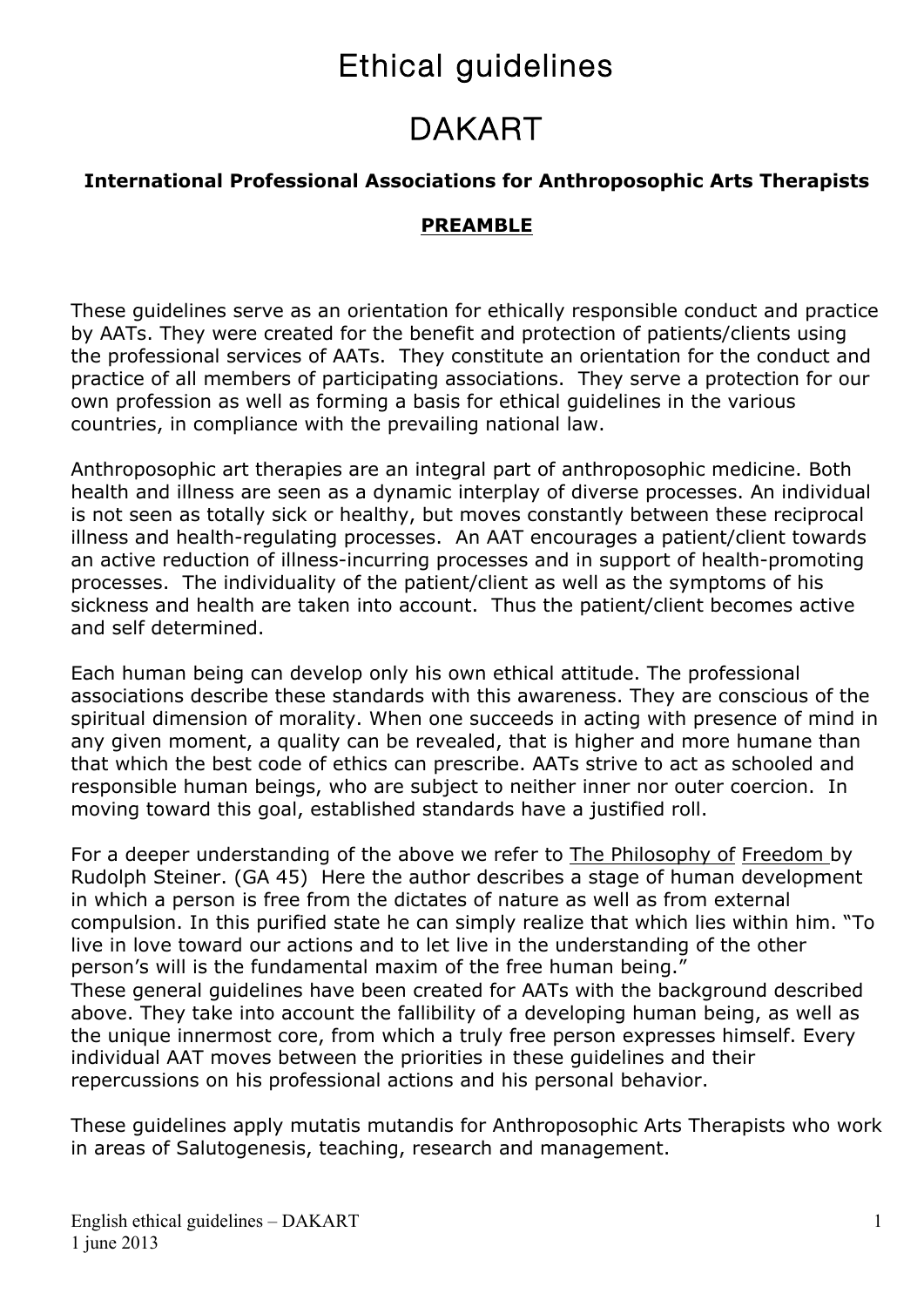Because different countries use different terminology, the dual term patient/client is used here. In the context of these guidelines, the terms "art", "therapy" and "anthroposophy" are used solely within the scope of professional anthroposophic art therapy, which draws these terms together.

### **General Practice**

Anthroposophic art therapies are services based on human encounter.

- Anthroposophical Art Therapists apply their skills and knowledge for the benefit of the patient/client.
- They orient themselves to the individuality of the patient/client and his situation in life.
- They observe a well-maintained high standard in their personal and professional conduct.
- They treat patients/clients within the parameters of their specific discipline.
- They handle patient/client information with the discretion that therapistclient confidentiality dictates.
- They document each treatment session
- They sustain and update their professional knowledge and skills.
- They make sure that their personal conduct does not harm the reputation of the profession.

## **ANTHROPOSOPHICAL ART THERAPISTS**

#### **in relation to patients / clients in general**

The therapeutic relationship based on mutual respect and trust is the core of Anthroposophic Arts Therapies. Patients/clients are entitled to good and safe standards of care and protection from unprofessional or unethical behavior.

- The relationship with the patient/client may not be influenced by gender, biological and/or cultural origins, philosophy or worldview, lifestyle, disability, political stance or position in society. Anthroposophic Arts Therapists adopt an open attitude towards different points of view.
- They are aware of the responsibility that the special trust and dependency in a therapeutic relationship brings. They insure that the treatment proceeds in the best possible manner and that the confidence given them is preserved.
- They agree to refrain from any kind of abuse of power and manipulation, such as:
	- the imposition of their own values as universal norms
	- the continuation of treatment for their own financial reasons
	- the continuation of therapy in order to replace the social context of the Anthroposophics Arts Therapist
	- sexual assault
	- the exploitation of dependency, be it for political, economic or any other reasons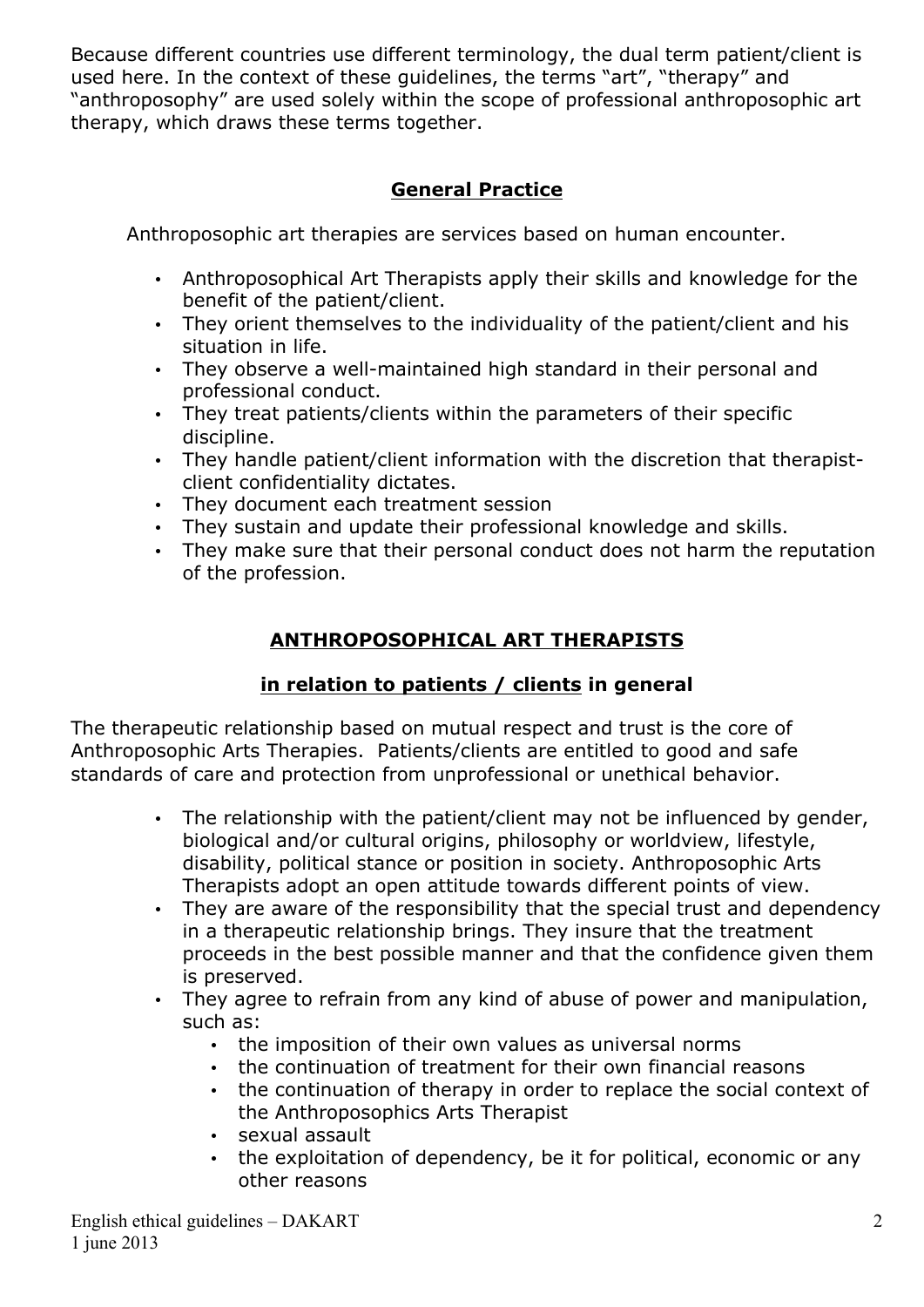- the acceptance of gifts that are disproportionate.
- Anthroposophical Art Therapists will carefully deal with the fact that even after therapy has been completed, dependencies in the above sense may continue to exist.

# **Confidentiality and anonymity**

Anthroposophic Arts Therapists maintain confidentiality.

Discretion, confidentiality and anonymity pertain to:

- communication with any third parties, without the written consent from the patient/client or his legal representative. For example:
	- supervision and collegial consultation
	- precautionary data protection of patient/client, also in case of the therapist's occupational disability
	- any publications and professional/scientific documentations.
- This confidentiality applies beyond the patient's/client's and/or therapist's death.
- Confidential information may only be used in the context of scientific research or teaching/training if the anonymity of patient/client is guaranteed, and he or his legal representative has given written consent.

### **Patient/client Documentation**

- Anthroposophic Arts Therapists carry out the legally required documentation.
- Anthroposophic Arts Therapists protect patient/client documented information against loss, damage or unauthorized access.
- The use of computerized documentation systems must be securely protected against falsification.

## **COMMUNICATION**

Anthroposophical Art Therapists provide clear and effective communication with patients/clients and their next of kin.

- Before the start of therapy Anthroposophical Art Therapists inform their patients/clients and/or their legal representatives about:
	- the therapeutic method
	- the duration
	- the treatment plan
	- the costs and appointment schedule
	- the art-theraputic diagnosis
	- possible side effects and relapses

English ethical guidelines – DAKART 1 june 2013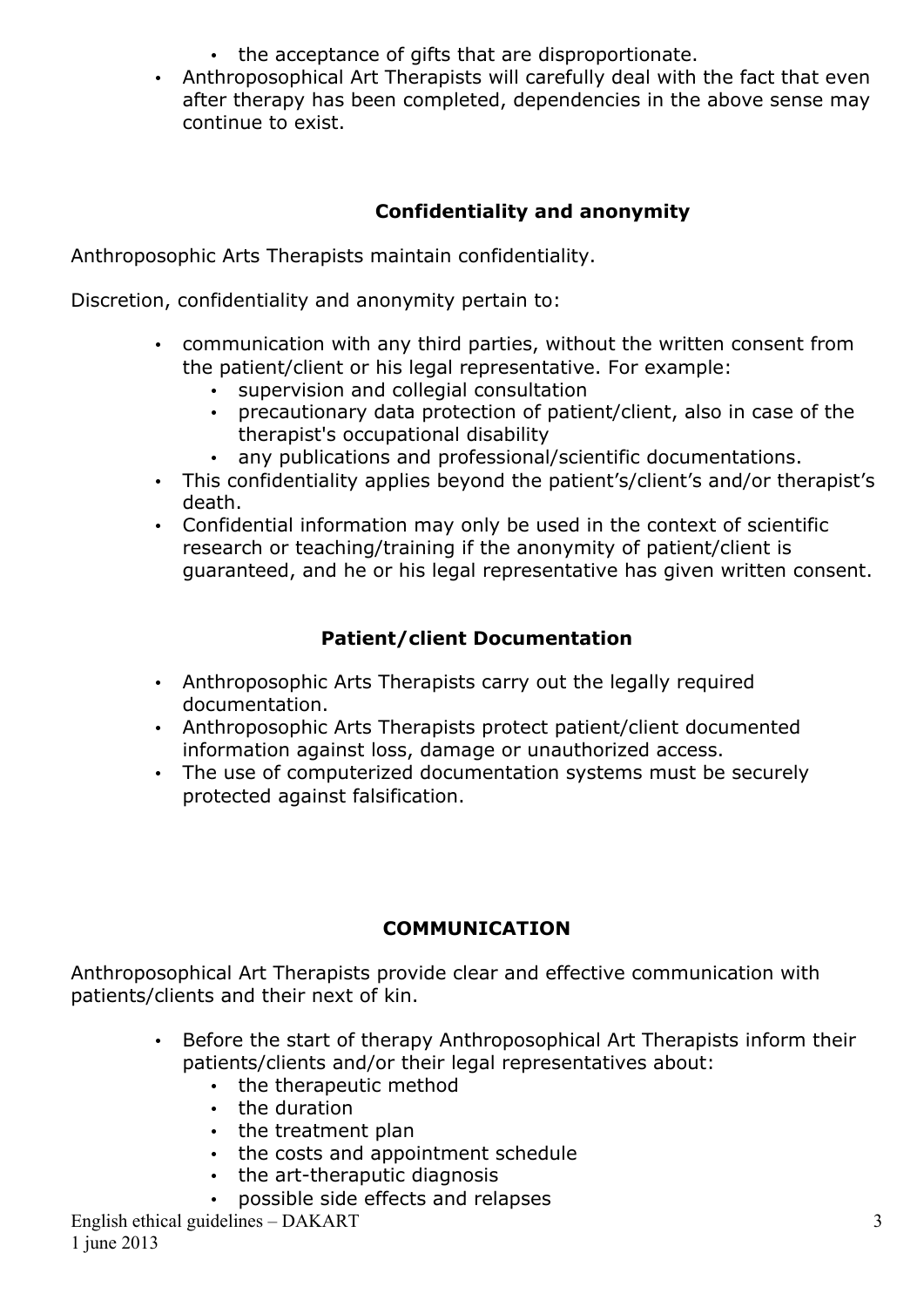- the therapist's proprietary rights and copyrights of any publications resulting from the therapy
- their right to access therapy documentation
- confidentiality and data protection against third parties
- the necessity for their consent for the inclusion of their data and/or works in teaching and research
- their rights and obligations
- the possibility of therapy termination at any given moment
- If appropriate, anthroposophic art therapists refer their patients/clients to other practitioners and inform them of treatment options.
- Anthroposophic Arts Therapists will obtain consent from the legal representatives of minors or mentally incapacitated (non compos mentis) individuals.

### **ANTHROPOSOPHICAL ART in relation to third parties**

The Anthroposophic Arts Therapists stand in relation to the legal, social and therapeutic environment of the patient/client.

- They work as equal and respectful partners in their own fields as well as in cross-professional collaboration with colleagues in other health care professions.
- They communicate their findings and assessments with colleagues and collaborate with them for the benefit and well-being of the patient/client.
- In institutions or health centers they coordinate their own therapeutic approaches with those of the institution. This also applies when patients/clients are referred from private practice to hospital or vica versa when dismissed and referred for after-care treatment.
- In collaboration within a team and/or with members of other health professions, they are responsible for their own practice. Loyalty to their patients/clients and the protection of their interests is their main focus.
- Apart from health promotion and prevention, they aim to collaborate with a physician.
- They know the national laws for their professional practice and implement them.
- Their promotional literature is truthful.
- Anthroposophic Arts Therapists in function as teachers/trainers comply with these ethical guidelines analogously in basic and postgraduate training. Interns on practice placements fall under the responsibility of the Anthroposophic Arts Therapists. The ethical guidelines given here also apply to the trainee. The internship will be supervised and documented.

#### **The maintenance of personal hygiene**

Anthroposophic Arts Therapists continuously expand and deepen the quality of their knowledge, skills and services. They update these regularly with regard to their particular field of work. They comply with the current standards and developments in anthroposophic art therapy and medicine.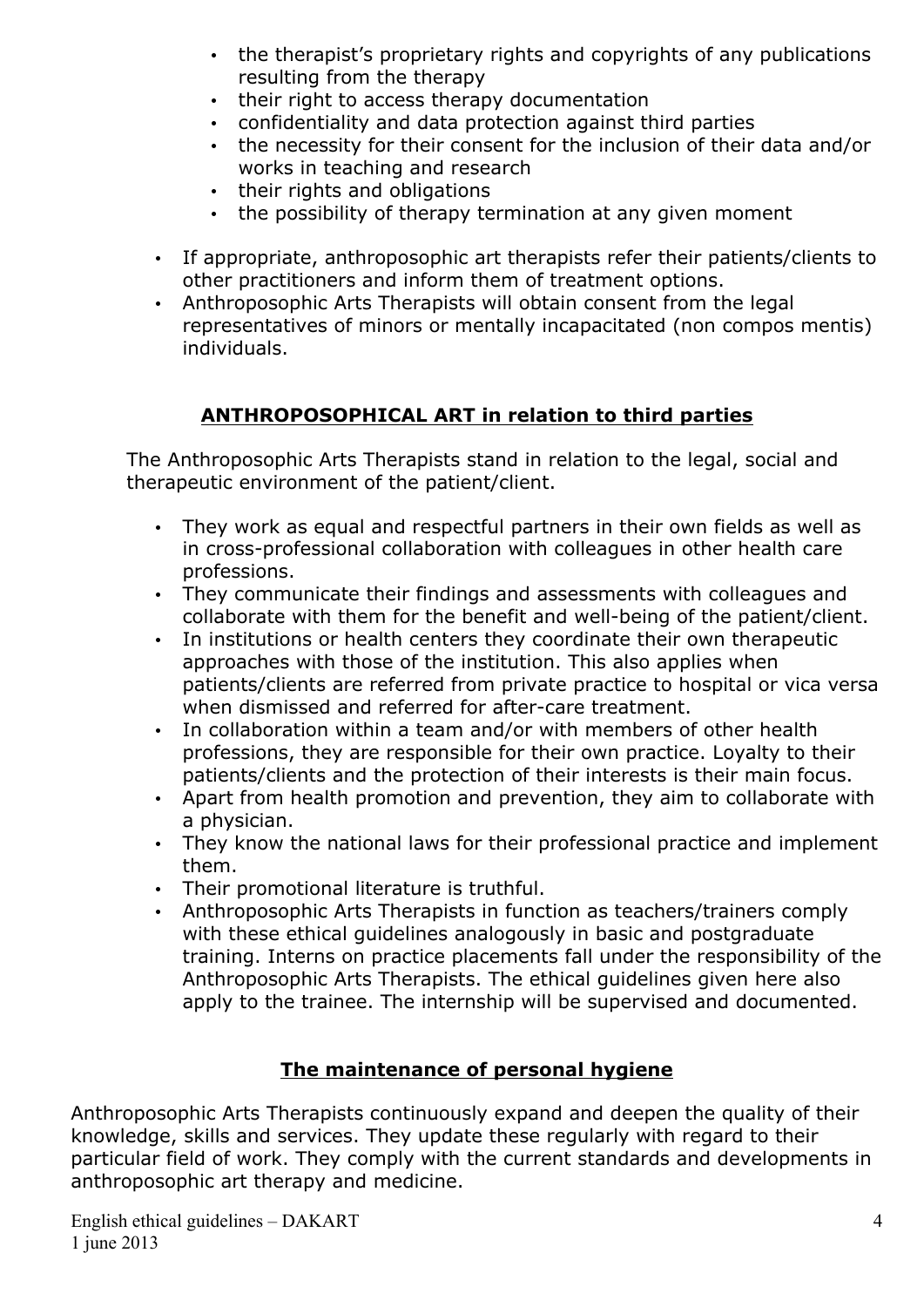The Anthroposophic Arts Therapists handle their own resources responsibly.

These include:

- Healthcare on a physical, mental and spiritual level
- Conscientious handling of their own physical, psychological and mental well-being
- Cultivation of resources that lie in the active practice of their own art form.
- The spiritual power of initiative, which can be gained through the regular use of the anthroposophic spiritual science. This can be a source of motivation and therapeutic courage.

The Anthroposophic Arts Therapists always strive towards freedom of action, based on knowledge and self-knowledge, responsibility, compassion and love. Their conduct can only be measured in the humanity and professional expertise with which they deal with others - in the understanding that they are always simultaneously teachers and students.

#### **A SUMMARY OF RIGHTS AND OBLIGATIONS**

#### **Patient's/client's Rights**

- information and self-determination
- ! clarification of the art therapeutic diagnosis, the cost consequences and possible side effects
- ! termination of therapy anytime
- ! access to therapy documentation the right to decide on their further use
- ! lodge complaints

Rights of minors and mentally handicapped individuals (non compos mentis) will be asserted by their legal representatives.

#### **Obligations of the Anthroposophical Art Therapists**

- maintenance of therapeutic skills
- artistic practice in their own art form
- qualified CPD and further continuous education
- intervision / supervision
- collegial exchange
- in-depth studies of anthroposophic and specialist literature
- documentation requirements (documents to be kept for ten years
- confidentiality discretion with third parties (data protection)
- promotion of quality [quality assurance]
- comprehensive information to patients/clients about the nature of the therapy, the duration, the treatment plan, the costs and appointment times, art therapy, the diagnosis, possible side effects and relapses
- treatment of any complaint in a constructive way
- insurance of the patient's/client's welfare and safety
- maintenance of therapeutic/professional distance
- protection of the personal and intimate sphere
- awareness of the asymmetrical relationship with the patient / client